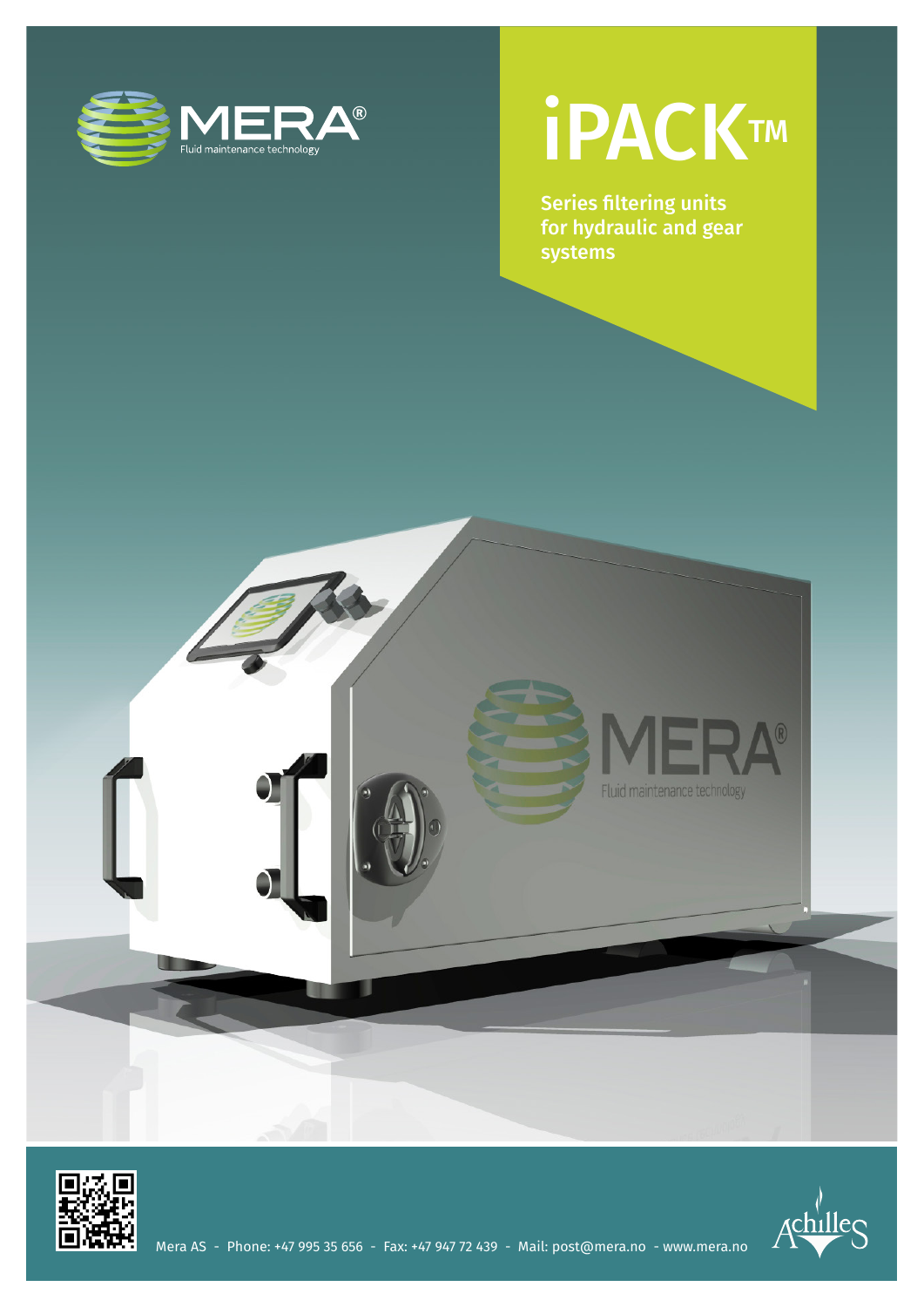

# **iPACKTM** BASIC

Fully instrumented filter cart for maintenance of hydraulic and gear oils. iPACK™BASIC gives the user an easy to use tool for filtration and transfer/filling tasks.

Removes both particle contamination and water. Rigid and durable construction, requires minimum of operator time and maintenance due to its high degree of instrumentation.

#### BENEFITS:

- Easy tie-in to all systems
- Intuitive touch operator panel
- Alarm functions/history
- For use on different systems, loop flush program
- Longlife components
- Single phase 16A supply
- High flow range



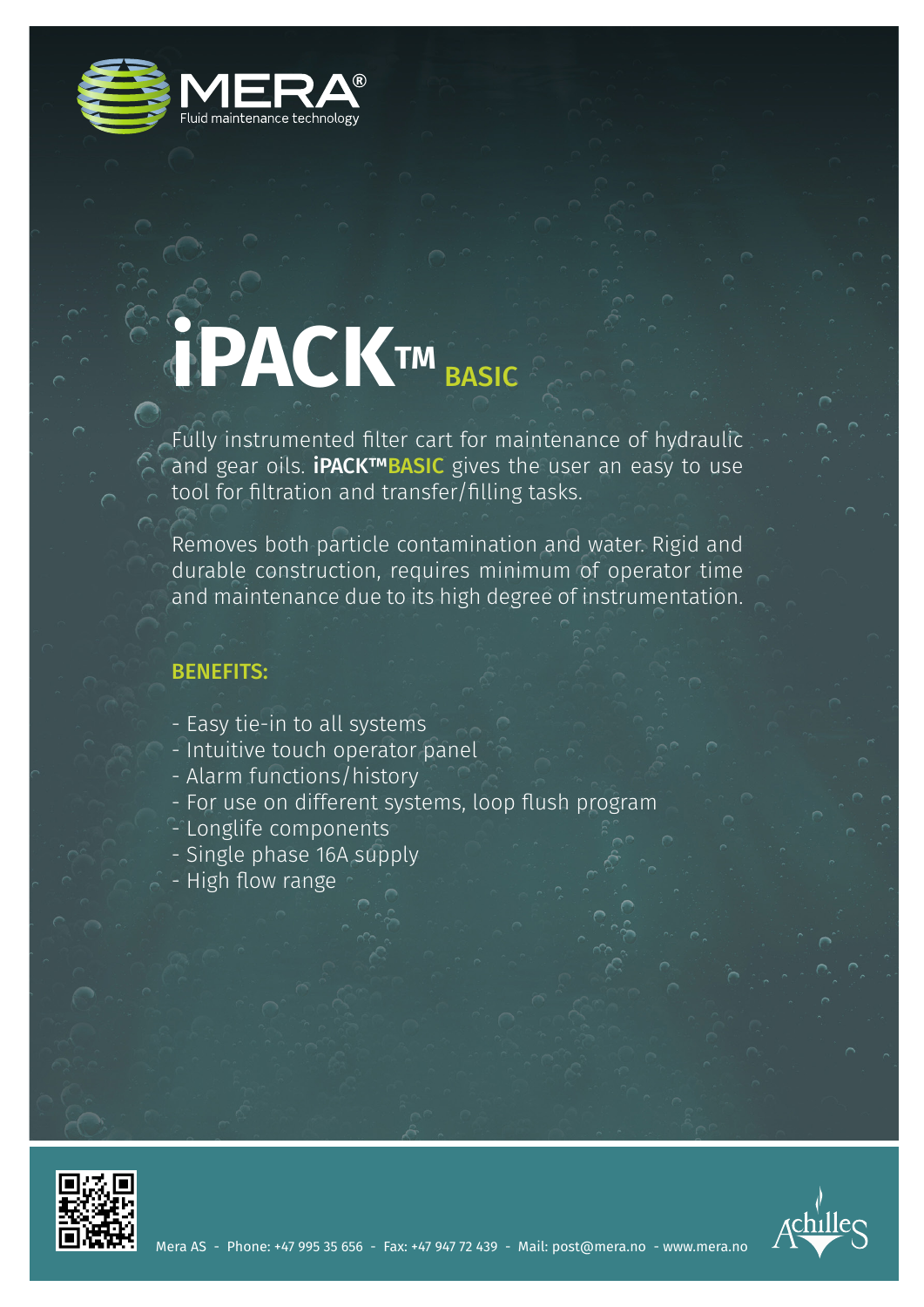

## **iPACKTM** PRO

Same features and benefits as the basic version but with the addition of **sensor hardware to autonomously maintain a preset cleanliness level.**

iPACK™PRO makes sure that the cleanliness specification is within specified limits. Ideal as a commisioning tool for new and refurbished oil filled systems.

#### BENEFITS:

- **Autonomous operation**
- Easy tie-in to all systems
- Intuitive touch operator panel
- Alarm functions/history
- For use on different systems, loop flush program
- Longlife components
- Single phase 16A supply
- High flow range



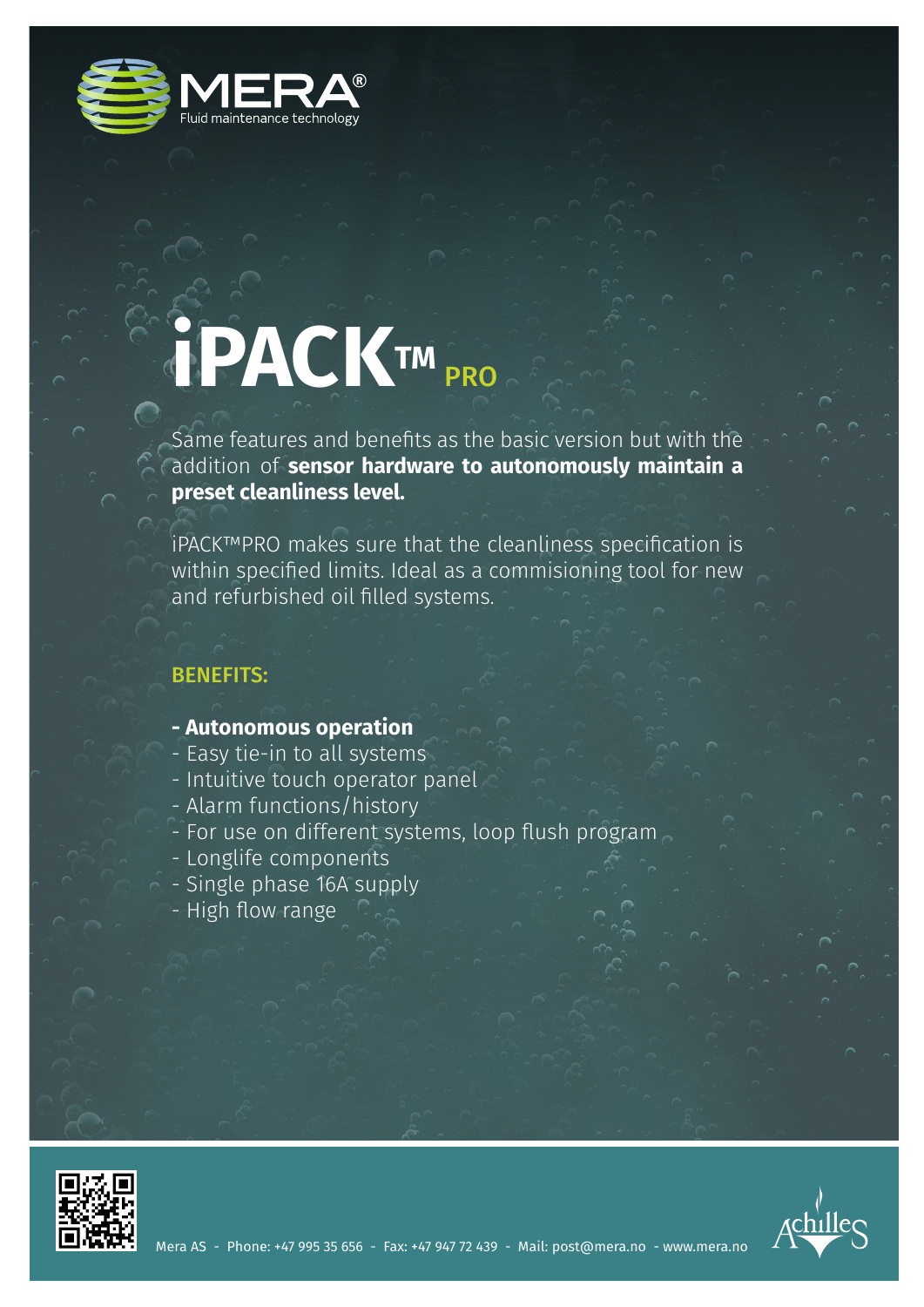